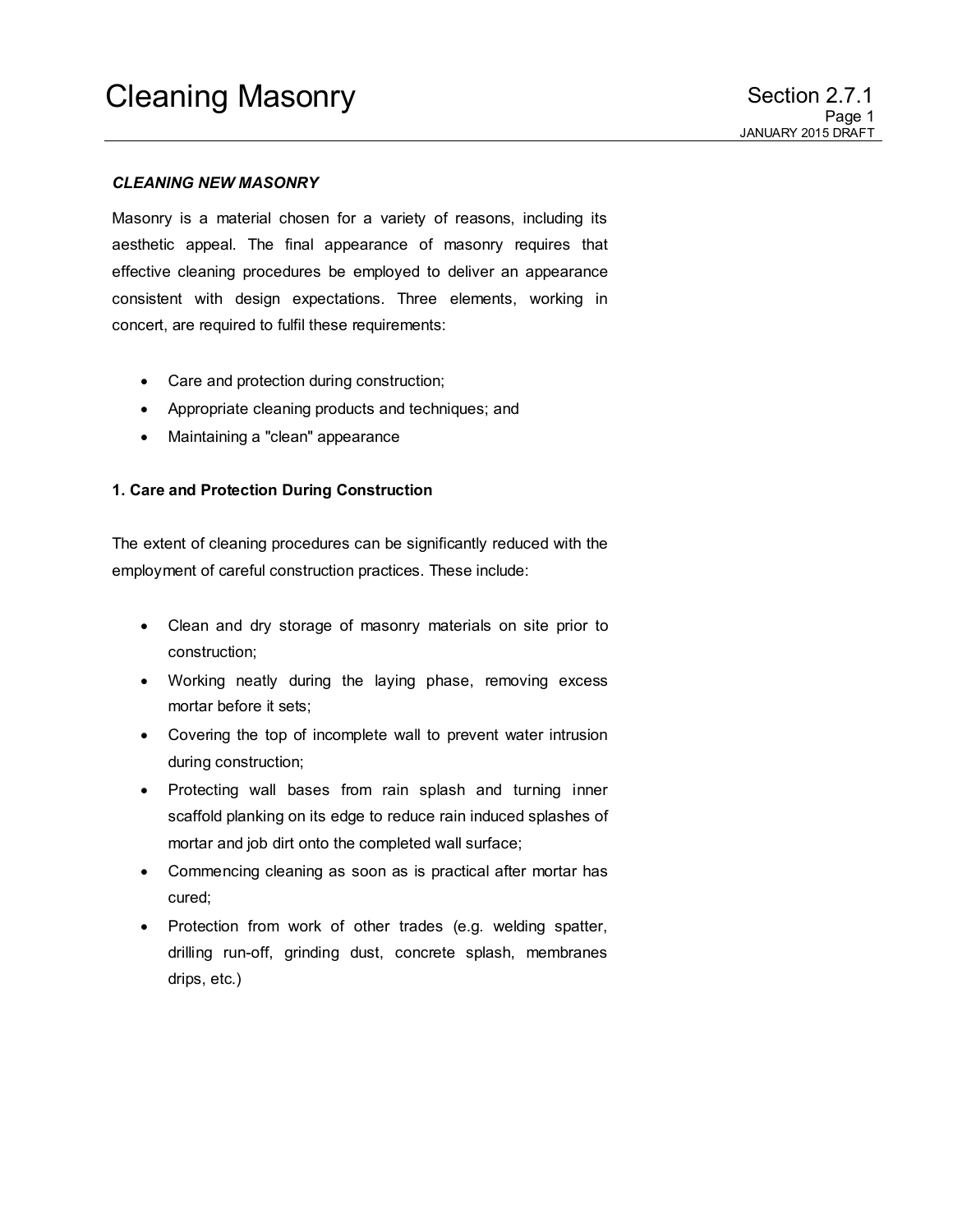## **2. Appropriate Cleaning Products and Techniques**

A sample test area which replicates, as closely as possible, actual field conditions (unit selection, mortar type, profiles, and ambient factors) should be cleaned to confirm both cleaning solution selection and concentration as well as to establish appropriate techniques. Method of application, dwell times, scrubbing and rinse procedures should be finalized. This test panel should be left for as long as possible (at least one week after application) before evaluating its effectiveness and accepting the test panel as the design expectation. Most masonry unit manufacturers recommend the use of proprietary cleaning compounds. These are specially formulated for specific masonry units and minimize secondary staining and other reactions triggered by uncontrolled acid reactions. Proprietary acidic cleaning solutions typically incorporate wetting agents, inhibitors and stain control agents to maximize cleaner effectiveness and minimize negative impacts on the masonry and mortar. Muriatic acid is a traditional cleaner that is still occasionally used, however it is not a proprietary or specialized masonry cleaning product.

The designer should rely on the recommendations of the masonry unit and cleaning product manufacturers that include the following considerations:

- Cleaning of a test area which represents, as closely as possible, actual field conditions including unit selection, mortar type, profiles, and ambient factors);
- Commencement of cleaning as soon as mortar has hardened sufficiently.
- Protection of adjacent surface which could be impacted by the cleaning process;
- Avoiding contact of metal tools and containers with acidic cleaning compounds;
- Removal of large mortar particles before cleaning;
- Thorough wetting of the surfaces to be cleaned to minimize absorption of the cleaning solution into the masonry and to